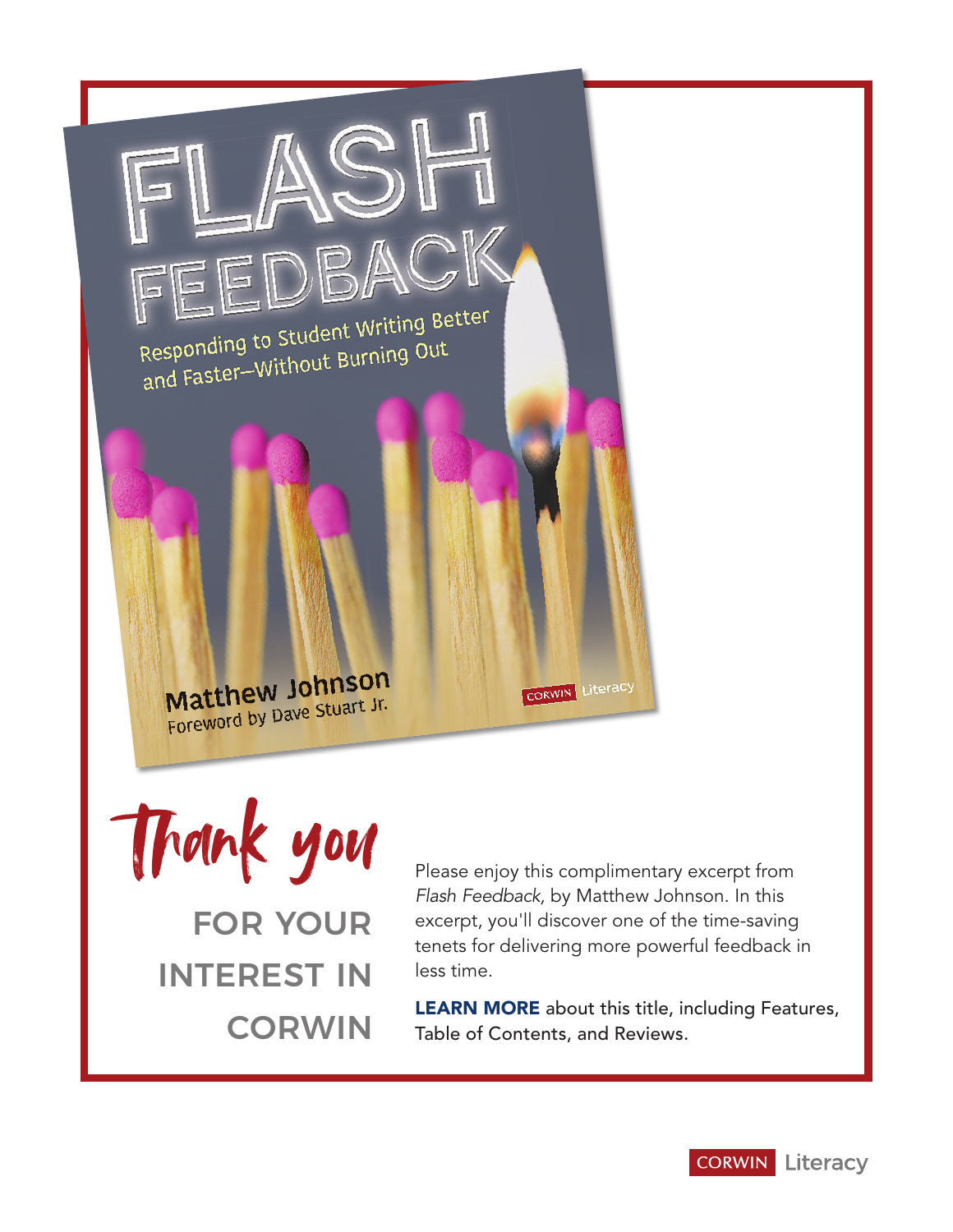# Time-Saving Tenet #2: Use More Targeted Feedback

Two things we know very clearly about feedback is that it has the biggest impact when it is

- Given regularly (Farrington et al., 2012, p. 36)
- Received as soon as possible by the students (McGee, 2017, p. 20)

It makes a lot of sense that regular feedback given shortly after a task is completed would have a larger impact than intermittent feedback received weeks later, yet in most classes the latter is far more common than the former. This is because when feedback comes exclusively in time-intensive scribbling through the margins of papers—the standard and only feedback mechanism for a great many classes—it will inevitably be significantly delayed and intermittent.

If we want to get feedback to students regularly and quickly, we need to begin utilizing other, faster forms of feedback in the place of some of those extensive margin notes. Useful feedback can be given in a multitude of ways to a multitude of different writing assignments and moments in the writing process, after all.

This book looks at these different ways and times to give feedback (including margin notes), but I want to start with the one that I use the most often—targeted feedback—which is feedback focused specifically on helping students build or refine a certain skill. Targeted feedback works so well because when we focus solely on one skill, our feedback can be both meaningful and fast, often given by the next day or even within the class period itself. This speed also allows us to give feedback much more regularly, which a University of Chicago literature review argued as "[an essential practice] for creating a school or classroom culture where success is perceived as possible" (Farrington et al., 2012, p. 38).

To see targeted feedback in action, consider this assignment from a unit I teach on commas, colons, semicolons, and dashes (see Figure 1.2 for an example; you can download this and much more from the companion website at **resources.corwin.com/flashfeedback).**

This assignment generally comes after the students have gotten pretty comfortable with these punctuation marks, meaning my goals when I assign this are to

- Assess each student's understanding of these punctuation marks
- Redirect any students who have misconceptions about any particular mark

When it comes to responding to this assignment, I keep my eyes fixed on these goals, and my responses focus solely on assessing punctuation usage and clearing up misconceptions. By keeping my feedback targeted, I can read and respond to an entire class-set in well under half an hour by following this process:

1. If I want to return this type of targeted assignment in the same class period, I schedule it before an established block of drafting and/or reading time. This is important because while my responses will be fast, they won't be instantaneous, and I don't want students sitting around waiting for me. My rule for students in these situations is simple: Once students finish the assignment, they roll right into the reading or writing.

2. When students finish, they share their paper with me via a Google Doc, and I quickly scan each paper using the find function (Command-F) to highlight the elements (colon, semicolon, dash, commas) that I'm looking for. If students are writing by hand, an alternative to the find function is to have them highlight or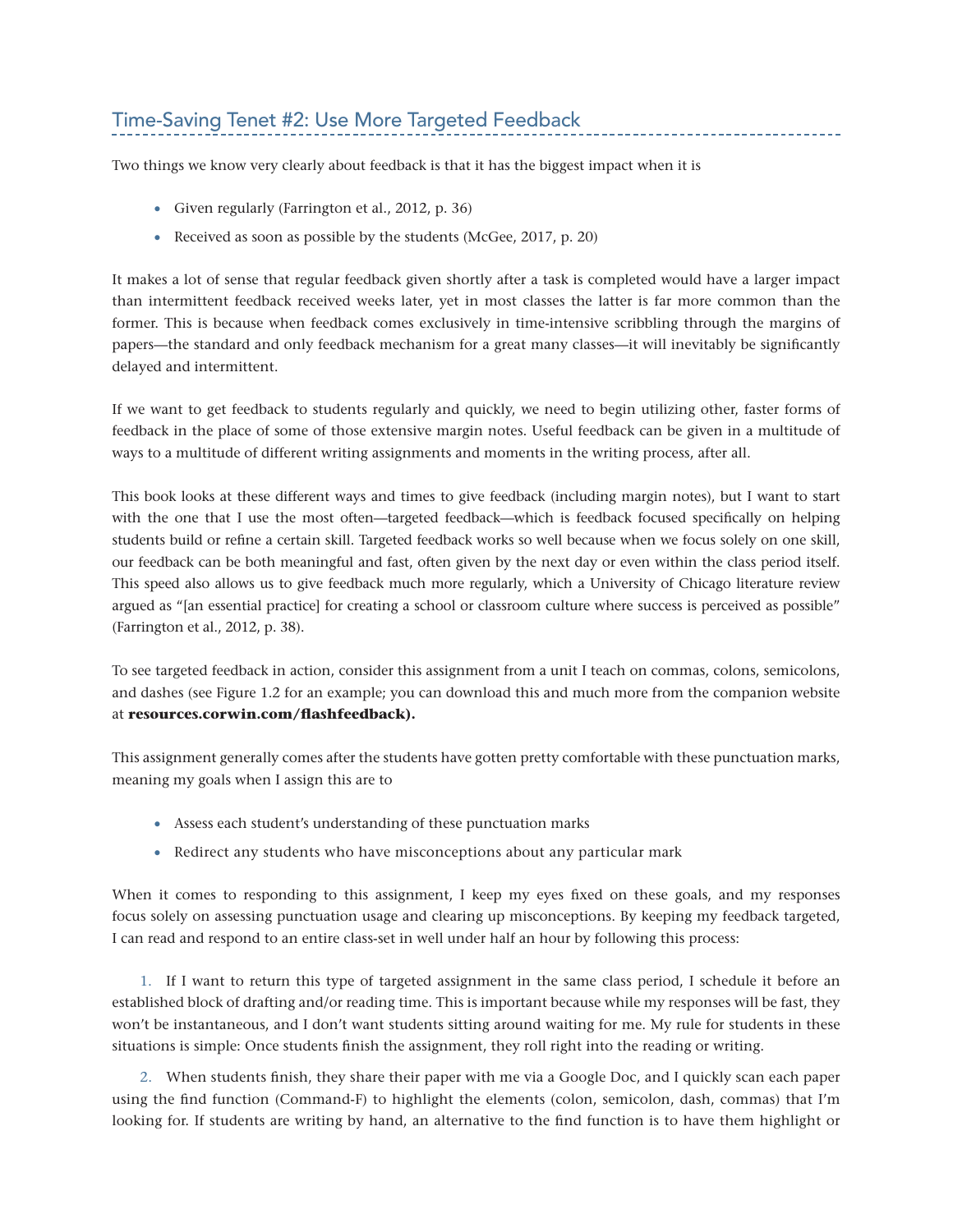### Punctuation Write

Please write a one-page, double-spaced paper in the genre of your choice and on the topic of your choice. Somewhere in the paper you should correctly and thoughtfully use the following punctuation:

- • At least two dashes
- At least two colons
- At least two semicolons
- • At least four different types of commas

The grade will be earned purely on the usage of this punctuation. Here is the rubric:

| Criteria                                                                                                          | Points Possible | Points Earned |
|-------------------------------------------------------------------------------------------------------------------|-----------------|---------------|
| Thoughtful and correct<br>use of at least two dashes.<br>No dashes are misused.                                   | 2               |               |
| Thoughtful and correct<br>use of at least two colons.<br>No colons are misused.                                   | 2               |               |
| Thoughtful and correct<br>use of at least two semicolons.<br>No semicolons are misused.                           | 2               |               |
| Thoughtful and correct<br>use of all commas; four<br>different types of commas are used;<br>no commas are misused | 4               |               |
|                                                                                                                   |                 |               |

#### FIGURE 1.2 • Targeted Writing Assignment—Punctuation

underline each time they use a comma, colon, semicolon, and dash. The whole idea is that as the one assessing them, I can use these visual markers to help me instantly find the targeted areas, allowing me to move at maximum speed.

3. I then fill out the rubric with the points earned. In doing that, I simply take away one point for each misused comma, colon, semicolon, or dash. If a student has no errors, I give them full points and quickly move on. Because my secondary goal is to help redirect any misconceptions about the punctuation marks, if a student does have an error or issue, I will highlight the error, too. I do not fix the errors because doing this takes more time and is not ideal for learning because I would be the one doing the work, not the student.

4. Finally, I require students who made errors to fix them. I generally strive to give students class time to revise and the opportunity to regain all lost points, because I have found that this added incentive, time, and access to me are key if I want students to move forward in earnest. As I mentioned above, I also don't make the changes for them, as I want them to go through the internal grappling that is necessary to learning something at a deep level. Of course, I do provide resources for them to find the right answers. They can access the resources from class (visit the companion website at **resources.corwin.com/flashfeedback** to see the punctuation tutorials available to them), conference with partners, and come to me if they have exhausted other resources and are still stumped.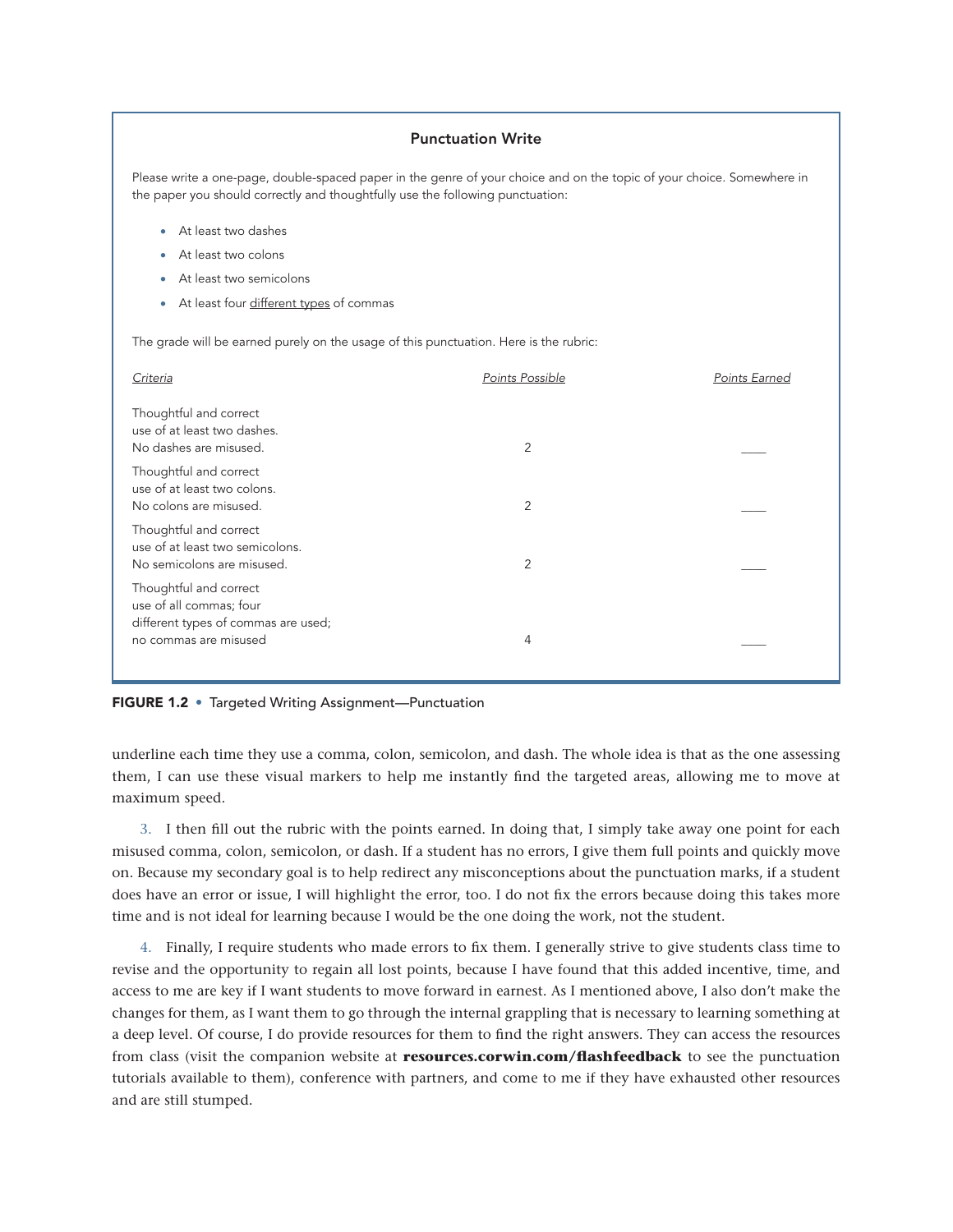Targeted feedback comes with many advantages. It allows for more consistent and timely feedback while also adding little or ideally nothing to the paper load that I take home with me. With this assignment, even in my biggest classes, the students can do it, get timely personal and meaningful feedback, and revise if needed within the confines of class time. Also, even though I write nothing, the feedback is focused and clear. Students know exactly what I expect them to do, what they got right, and what they missed, and the results are often stunning. One or two targeted assignments such as this can move the needle on something like comma or colon usage more than I used to see in an entire year of putting corrections and comments in the margins of larger and more globally assessed polished writing pieces.

## **The Scale of Writing Concerns: The 4 Ds**

Chapter 2 discusses in greater detail how the topics we discuss in feedback should match the needs of the student, but a good rule of thumb is to mark like a teacher. This means only mark as much as the students can actually learn and focus on the areas of highest need. For my part, while there is no one progression of writing instruction that has been proven to work perfectly for every student, there is a scale of concerns that I keep in mind when deciding what I will comment on. When reviewing student writing, I ask myself: Is this a destructive, detracting, distracting, or delivery issue?



It is important to remember that this is a rough guideline, not a polished rule. Also, the categories can be fluid. Sometimes linking verbs or sentence structure can significantly detract from a paper while tone or organizational issues don't always seriously damage a piece. Also, sometimes we might comment on things such as a student's effort or growth. Still, thinking through the impact the issues have on the reader usually helps me know what to tackle now and what to focus on at a later date.